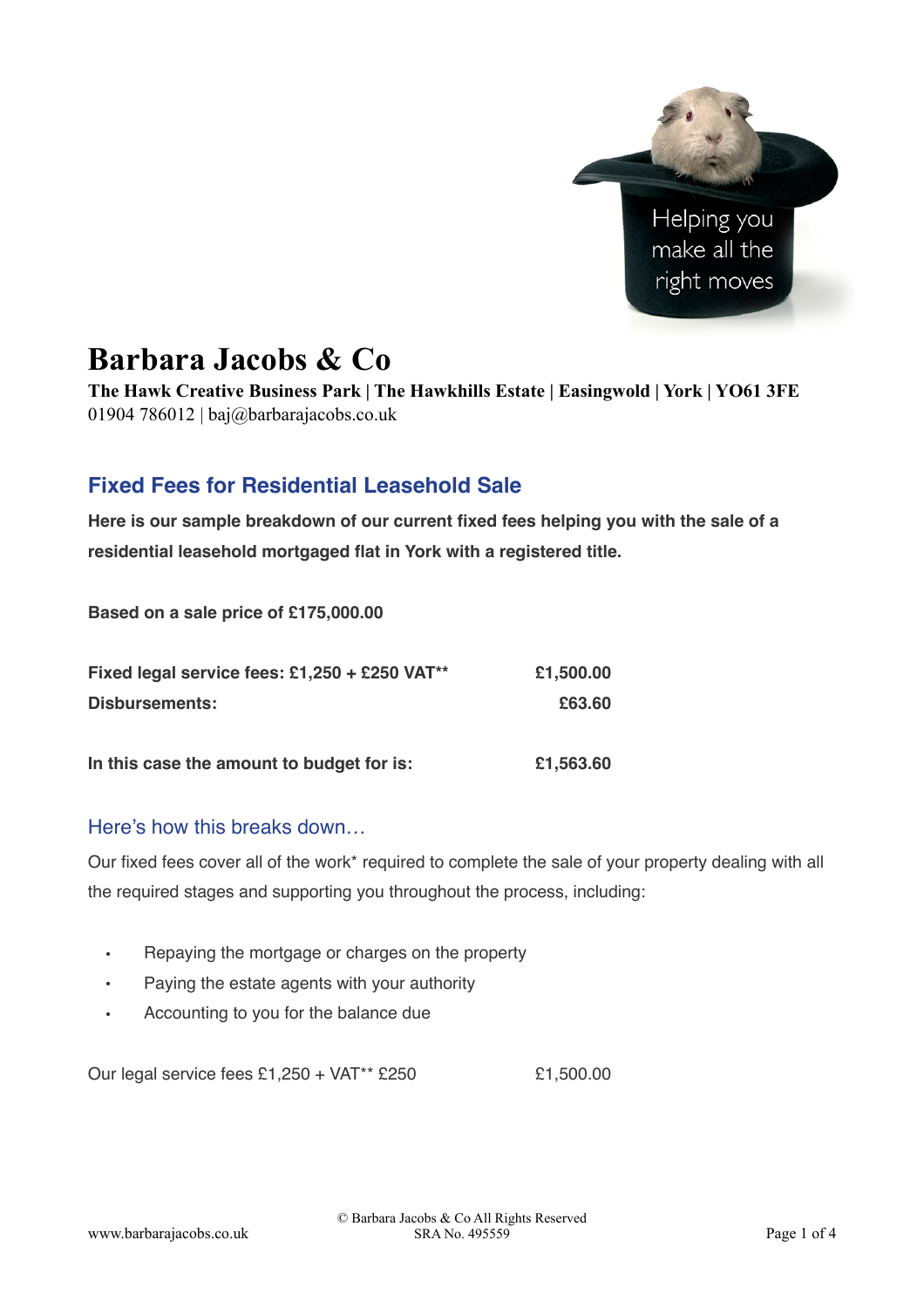In addition there are disbursements. These are what you have to pay to a third party like the search providers, the Land Registry and the UK Government. For this particular example the disbursements are likely to be:

| $\sqrt{\phantom{a}}$ Office copy entries from the Land Registry | £15.00 |
|-----------------------------------------------------------------|--------|
| $\sqrt{\phantom{a}}$ Electronic money transfer fee              | £21.00 |
| $\sqrt{\phantom{a}}$ Case management fee                        | £27.60 |
|                                                                 |        |

Total cost of disbursements  $\frac{63.60 + 1 \text{ PF1}}{20}$  fee

**Please note:** As this is a leasehold property it will be necessary to ask the Freeholder or the Management company to complete **Form LPE1** which gives all the up to date ground rent, service charge, insurance and management company accounts information that will be required by the Buyers solicitors to advise the Buyer prior to an exchange of contracts. A fee is charged for completing this form and providing the information. This fee varies widely between £100 and £450. When this fee is known then we will request that you put us in funds for this payment to be made. During the sale transactions there may be other payments to be made, including obtaining copy planning documents from the Local Authority, duplicate FENSA certificates or GAS SAFE certificates or indemnity policies for breaches of matters on the title or statutory requirements. The need and the cost of these will be advised during the transaction.

#### Stuff you should know…

We will handle the payment of any disbursements on your behalf, that's why we will request the money from you at the outset of every transaction.

The time it takes to complete any sale transaction will vary given your unique circumstances. A timescale 6-8 weeks is often quoted from the time of agreeing a sale to the time of completion. However this can vary widely depending on whether you are in a 'chain', where many sales are happening simultaneously and can only progress when all parties in the chain are ready, In addition there is often a delay in obtaining the LPE1 form from the Management company and details from the Freeholder of the current ground rent receipt and their requirement on completion. If there is a defect in the lease and or a lease extension is required, then the transaction can take many months and there will be additional costs and payments due.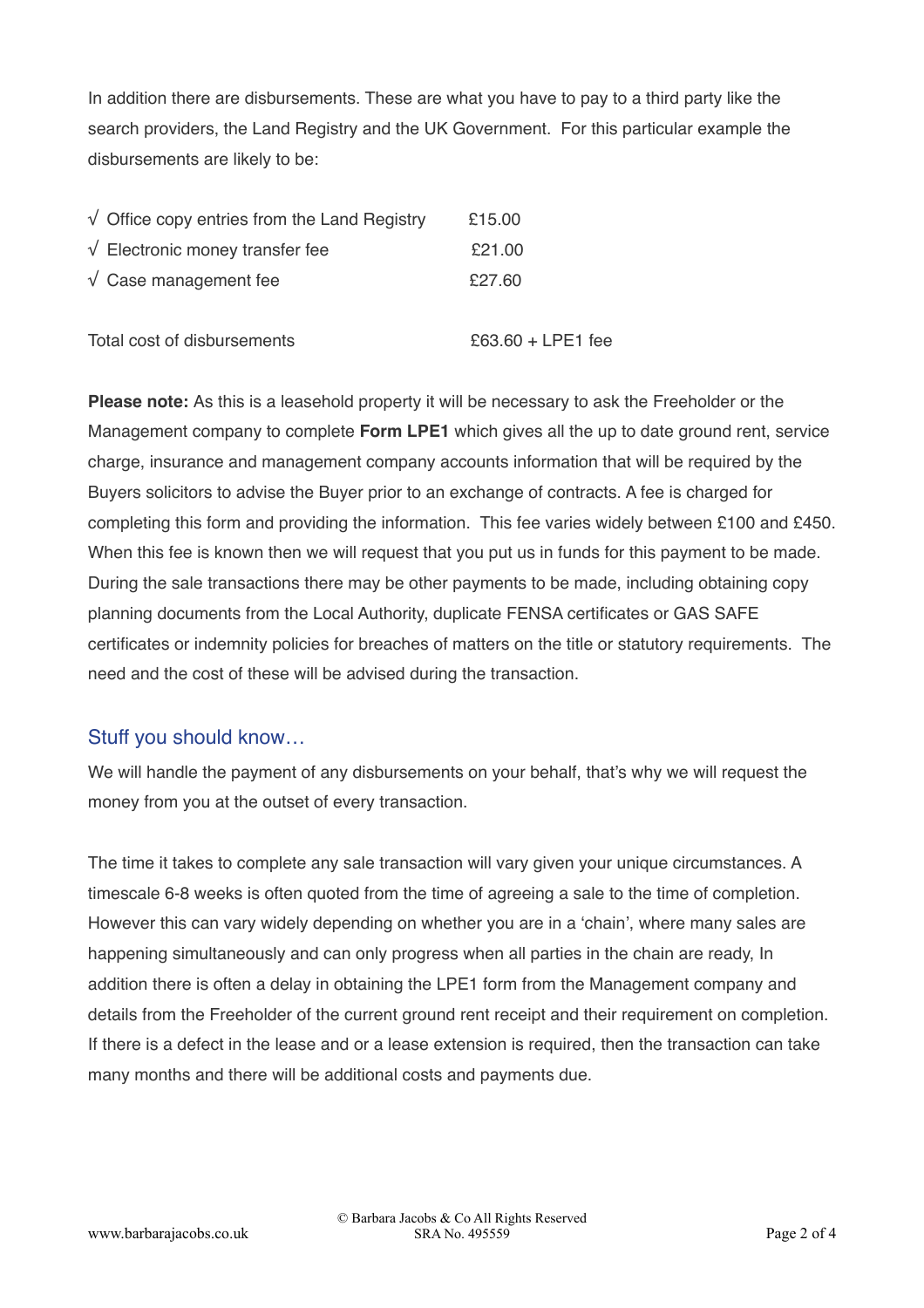## The selling journey…

You ask us to act on your behalf (your instruction) and we give you initial advice and confirm the legal fees and disbursements for your transaction and send various forms for you to complete and return

- We receive the memorandum of sale from the estate agent and write to the Buyers solicitors.
- Obtain from you all the forms that we have requested you complete.
- Obtain a copy of the title for the leasehold title , freehold title and a copy of the lease from the land registry or obtain the unregistered title deeds and prepare an epitome of the deeds.
- Draft a contract and send this with the copy of the titles and the lease and the protocol papers completed by you to the Buyers solicitors.
- Obtain details of the cost of the LPE1 and request payment from you for this.
- Pay the freeholder, the management company or the managing agents acting on their behalf for the LPE1 and when received forward to the Buyer's solicitors.
- Obtain a redemption figure from the Lender for information purposes only.
- Forward any enquiries raised by the Buyers for your comment and respond to the same on your behalf
- Obtain copy planning documentation and duplicate certificates if needed.
- Obtain your signature to the contract.
- Agree a completion date and exchange the contracts with the Buyers solicitors.
- Approve the draft transfer and obtain your signature to the transfer.
- Obtain the final redemption figures for the existing mortgages and the estate agents account.
- Prepare the completion statement including an apportionment of the ground rent and service charges.
- Complete the sale and release the keys.
- Confirm completion to you and deal with the repayment of mortgage , the estate agents account and any arrears of ground rent and service charges and transfer the balance of the sale monies to you as authorised.

\*This sample breakdown assumes that there are no unforeseen circumstances, such as problems with title (who owns what) and that everyone deals with documentation, requests and requirements in a timely and fully co-operative way.

\*\* VAT currently charged at 20%